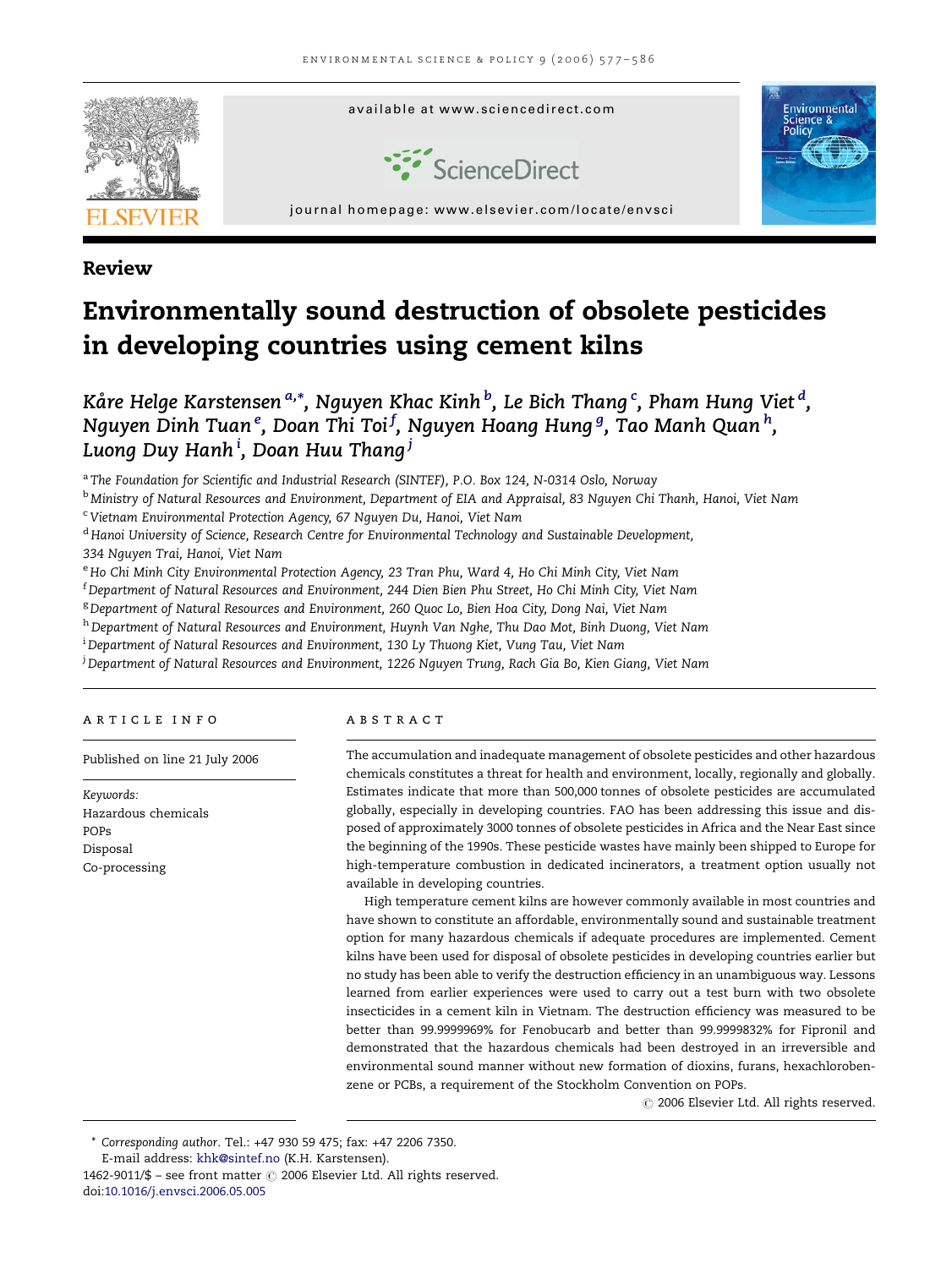## 1. Introduction

The accumulation and inadequate management of obsolete pesticides and other hazardous chemicals constitute a threat to health and environment, locally, regionally and globally. Estimates indicate that more than 500,000 tonnes of obsolete pesticides are accumulated globally, especially in developing countries ([FAO, 2001a](#page-8-0)). FAO has been addressing this issue and disposed of approximately 3000 tonnes in more than ten countries in Africa and the Near East since the beginning of the 1990s ([FAO, 2001b](#page-8-0)), less than 1% of the existing stocks.

A considerable amount of the accumulated obsolete pesticides are persistent organic pollutants (POPs) that possess toxic properties, resist degradation, bio-accumulate and are transported, through air, water and migratory species, across international boundaries and deposited far from their place of release, where they accumulate in terrestrial and aquatic ecosystems [\(Vallack et al., 1998; Jones and de Voogt,](#page-9-0) [1999\)](#page-9-0). Organochlorine pesticide residues have been detected in air, water, soil, sediment, fish, and birds globally even more than one decade after being banned and it's reasonable to believe that contaminated sites and stockpiled waste still represent locally and regionally important on-going primary source inputs of hazardous compounds to the global environment [\(Brevik et al., 2004](#page-8-0)).

The Arctic, where subsistence living is common, is a sink region for POPs. Norwegian and Canadian researchers find more POPs in Polar bear on the remote North Atlantic island Svalbard than on the mainland America and there is currently a great concern in Norway about a 5–10 times increase in the POPs concentration in fish and other animals in the Barents Sea the last 10–15 years [\(Gabrielsen et al., 2004](#page-8-0)). POPs have shown to interfere with hormone function and genetic regulation, and myriad dysfunctions can be induced by lowdose POPs exposure during development [\(De Vito and](#page-8-0) [Birnbaum, 1995; McDonal, 2002; Godduhn and Duffy, 2003;](#page-8-0) [WHO, 2003; Gupta, 2004; Jobling et al., 2004](#page-8-0)).

Several international conventions aim to protect human health and the environment by requiring Parties to take measures to reduce or eliminate releases of POPs from intentional production and use, from stockpiles and wastes and from unintentional release. The Aarhus Protocol [\(UNECE,](#page-9-0) [1998\)](#page-9-0) covers 16 POPs, 11 of which are pesticides, which are aldrin, dieldrin, endrin, chlordane, DDT, heptachlor, hexachlorobenzene (HCB), mirex, chlordecone, lindane, and toxaphene. The Stockholm Convention on POPs [\(UNEP, 2001\)](#page-9-0) covers for the time being 12 compounds or groups of compounds, which are polychlorinated biphenyls (PCB), polychlorinated dibenzo-p-dioxins and dibenzo-furans (PCDD/Fs) and 9 of the same pesticides as the Aarhus Protocol, except chlordecone and lindane.

There is currently no reliable information available of what quantities these POPs constitute on a global level but these conventions acknowledge that there is an urgent need for environmentally sound disposal and that developing countries and countries with economies in transition need to strengthen their national capabilities on sound management of hazardous chemicals ([UNEP, 2001](#page-9-0)). One of the intentions of the Basel Convention on the Control of Transboundary Movement of Hazardous Wastes is to stimulate local treatment of hazardous wastes and to avoid shipment across borders [\(Basel Convention, 1989\)](#page-8-0).

Pesticide wastes from clean up in Africa have so far been shipped to Europe for high-temperature combustion in dedicated incinerators at an average cost of US\$ 3500 per tonnes [\(FAO, 1999; Science in Africa, 2002](#page-8-0)). Apart from being costly, this practise also involves environmental risks due to long transport distances and it does not contribute with needed capacity building on hazardous waste management in the affected countries. High temperature incineration is usually absent as a dedicated technology option in developing countries but high temperature cement kilns are however common in most countries and can constitute an affordable, environmentally sound and sustainable treatment alternative to export [\(Karstensen, 1998a,b, 2001a,b, 2004](#page-8-0)). The only treatment option for organic hazardous wastes in Norway the last 25 years has been co-processing in cement kilns ([Viken](#page-9-0) [and Waage, 1983; Benestad, 1989; Karstensen, 1998a](#page-9-0)).

The Stockholm Convention has mandated the [Basel](#page-8-0) [Convention \(2006\)](#page-8-0) to develop technical guidelines for environmentally sound management of wastes consisting of or contaminated with POPs. An important criterion for environmentally sound destruction and irreversible transformation is to achieve a sufficient destruction efficiency (DE) or destruction and removal efficiency (DRE). A DRE value greater than 99.9999% is required for POPs in the United States (US) ([Federal Register, 1999](#page-8-0)). The DRE consider emissions to air only while the more comprehensive DE is also taking into account all other out-streams, i.e. products and liquid and solid residues.

The Basel Convention technical guidelines consider ten technologies to be suitable for environmentally sound destruction/disposal of POPs ([Basel Convention, 2006\)](#page-8-0). The most common among these are hazardous waste incineration and cement kilns, which also constitute the largest disposal capacity. The remaining eight technologies have comparatively low capacities (some are still at laboratory scale), are technically sophisticated and currently not affordable by many developing countries [\(UNEP, 2004](#page-9-0)). A thorough and objective comparison between these technologies on aspects like sustainability, suitability, destruction performance, robustness, cost-efficiency, patent restrictions (availability), competence requirements and capacities is needed.

# 2. Cement production and co-processing of hazardous wastes

Portland cement is made by heating a mixture of calcareous and argillaceous materials to a temperature of about 1450  $^\circ\text{C}.$ In this process, partial fusion occurs and nodules of so-called clinker are formed. The cooled clinker is mixed with a few percent of gypsum, and sometimes other cementitious materials, and ground into a fine meal—cement [\(Duda,](#page-8-0) [1985; IPPC, 2001](#page-8-0)). In the clinker burning process, which is primarily done in rotary kilns, it is essential to maintain kiln charge temperatures of approximately 1450 $\degree$ C and gas temperatures in the main flame of about 2000  $\degree$ C. The cement industry is today widely distributed throughout the world and produced in 2003 approximately 1940 million tonnes of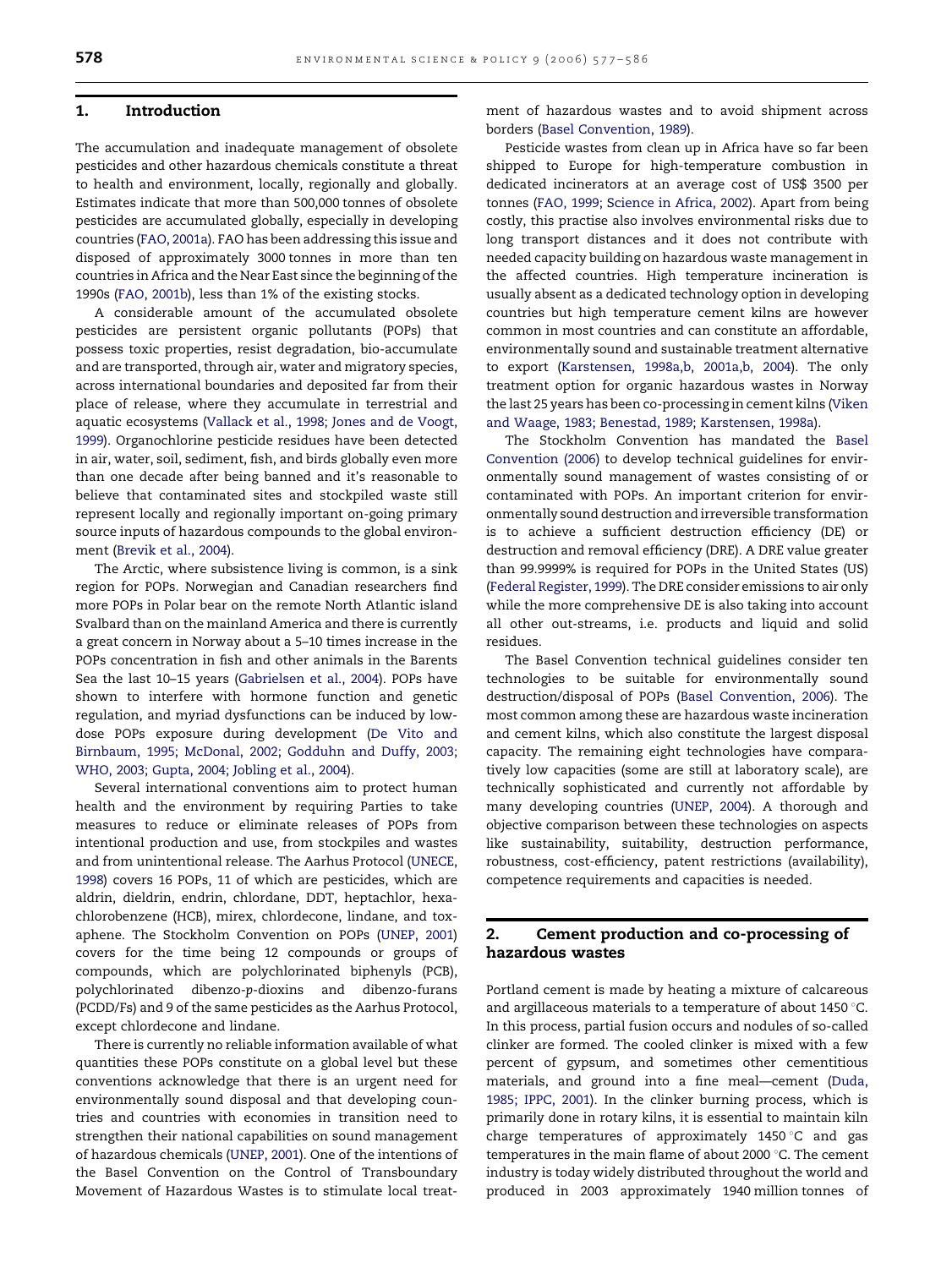cement ([Cembureau, 2004](#page-8-0)). When new plants are built in emerging markets and developing countries, usually the best available techniques (BAT) applies [\(IPPC, 2001; Karstensen,](#page-8-0) [2006b](#page-8-0)).

Cement kilns have proven to be effective means of recovering value from waste materials and co-processing in cement kilns is now an integral component in the spectrum of viable options for treating hazardous industrial wastes, mainly practised in developed countries [\(Balbo et al., 1998](#page-8-0)). A cement kiln possess many inherent features which makes it ideal for hazardous waste treatment; high temperatures, long residence time up to eight seconds, surplus oxygen during and after combustion, good turbulence and mixing conditions, thermal inertia, counter currently dry scrubbing of the exit gas by alkaline raw material (neutralises acid gases like hydrogen chloride), fixation of the traces of heavy metals in the clinker structure, no production of by-products such as slag, ashes or liquid residues and complete recovery of energy and raw material components in the waste [\(Chadbourne, 1997\)](#page-8-0).

Numerous tests in developed countries have demonstrated that there is essentially no difference in the emissions or the product quality when waste materials are used to replace the fuels and ingredients needed to produce cement clinker [\(Lauber, 1982, 1987; Branscome et al., 1985; Garg, 1990;](#page-9-0) [Karstensen, 1994; Chadbourne, 1997](#page-9-0)). [Mac Donald et al. \(1977\)](#page-9-0) carried out test burns with hazardous chlorinated hydrocarbons containing up to 46% chlorine in a wet cement kiln in Canada and concluded that ''all starting materials, including 50% PCBs, were completely destroyed'' and ''that all chlorinated hydrocarbon wastes may be used in cement kilns without adverse effect on air pollution levels''. Similar tests with chlorinated and fluorinated hydrocarbons conducted in a wet kiln in Sweden showed that the DRE of PCBs were better than 99.99998% and that there were no change in product quality or any influence on process conditions with a chlorine input up to 0.7% of the clinker production [\(Ahling, 1979](#page-8-0)). [Viken and Waage](#page-9-0) [\(1983\)](#page-9-0) carried out test burns in a wet kiln in Norway feeding 50 kg PCBs per hour, showing a DRE better than 99.9999% and no traces of PCB in clinker or dusts could be detected. [Benestad](#page-8-0) [\(1989\)](#page-8-0) carried out studies in a dry cement kiln in Norway in 1983 and 1987 and concluded that ''the type of hazardous waste used as a co-fuel does not influence the emissions'' and that the destruction of PCB was better than 99.9999%. [Suderman and](#page-9-0) [Nisbet \(1992\)](#page-9-0) concluded from a study in Canada that there is ''no significant difference in stack emissions when 20–40% of the conventional fuel is replaced by liquid wastes''.

# 3. Disposal of obsolete pesticides and POPs in developing countries using cement kilns—lessons learned

Despite the obvious need, surprisingly few studies have reported results from obsolete pesticide and POPs destruction using cement kilns in developing countries.

#### 3.1. Malaysia

The German development aid organisation GTZ carried out the first reported disposal operation with obsolete pesticides

using a cement kiln in Malaysia in the middle of the 1980s [\(Schimpf, 1990\)](#page-9-0). Solid and concentrated liquid pesticides were dissolved in kerosene and fuel oil in a 5  $m^3$  storage tank with an agitator and fed through the main burner into the kiln. A mixture of 2,4-D and 2,4,5-T were destroyed in the main flame of the kiln. Before, during and after the disposal, dust samples were taken from the electro static precipitator (ESP) and analysed for PCDD/Fs. No PCDD/Fs where detected, but the report does not provide any information of the quantification limits for PCDD/Fs, nor any information about the amounts of pesticides destroyed, the concentration of the active ingredients, the feed rate into the kiln or the DE/ DRE.

# 3.2. Pakistan

A total of 17,000 l of nine different organophosphates and three different organochlorine pesticide mixtures were destroyed in a cement kiln in Pakistan by the US Aid in 1987 ([Huden, 1990](#page-8-0)). Waste pesticides were pumped from a tank truck and injected at an average rate of 294 l/h for the organophosphates and 46 l/h for the organochlorines. The injector achieved fine atomisation using compressed air and was tested successfully with diesel fuel. The ''cocktail'' of pesticides, however, contained sludge's that settled to the bottom of the tank truck, causing viscosity to fluctuate depending on temperature and degree of agitation. These unanticipated conditions caused a variety of problems. The kiln met the standards for dust emission but not the DRE requirement or the HCl emissions limit. Products of incomplete combustion (PIC) were examined using gas chromatography mass spectrometry (GC–MS) but were not detected. Analyses of solid process samples, raw meal feed, and clinker and ESP dust showed no detectable pesticides.

#### 3.3. Tanzania

Mismanagement of large quantities of 4,6-dinitro-o-cresol (DNOC) during several years in the 1980s and 1990s caused serious environmental and ecological damages to the wildlife in Lake Rukwe in west Tanzania. DNOC belongs to the group of nitro-compounds and is classified to be highly hazardous (group lb) in accordance to the [WHO \(2002\)](#page-9-0) classification and is highly toxic to fish and explosive in its dry form. GTZ carried out a test burn with 1:1 DNOC/diesel-mixture in a cement kiln west of Dar-Es-Salaam in 1996 ([Schimpf, 1998\)](#page-9-0). A series of technical problems led to delays, especially during the testing phase and the composition of the exit gas concentration of CO,  $CO<sub>2</sub>$ ,  $O<sub>2</sub>$ , NO<sub>x</sub> and the temperature fluctuated during the test burn but no DNOC residues were detected in the clinker or the filter dust. Approximately 57,5001 of 20% DNOC were coprocessed in the kiln within a period of about 7 weeks. The 400 old DNOC drums were melted and recycled as iron for construction purposes. The cost of the disposal was estimated to be approximately 4300 US\$ per tonne of DNOC, a cost lying in the ''upper range of normal disposal costs'' according to [Schimpf \(1998\).](#page-9-0) This way of calculating the disposal cost seems however to be dubious—the total project cost, 245,000 US\$ over 4 years, is divided on the 57 tonnes of pesticides disposed.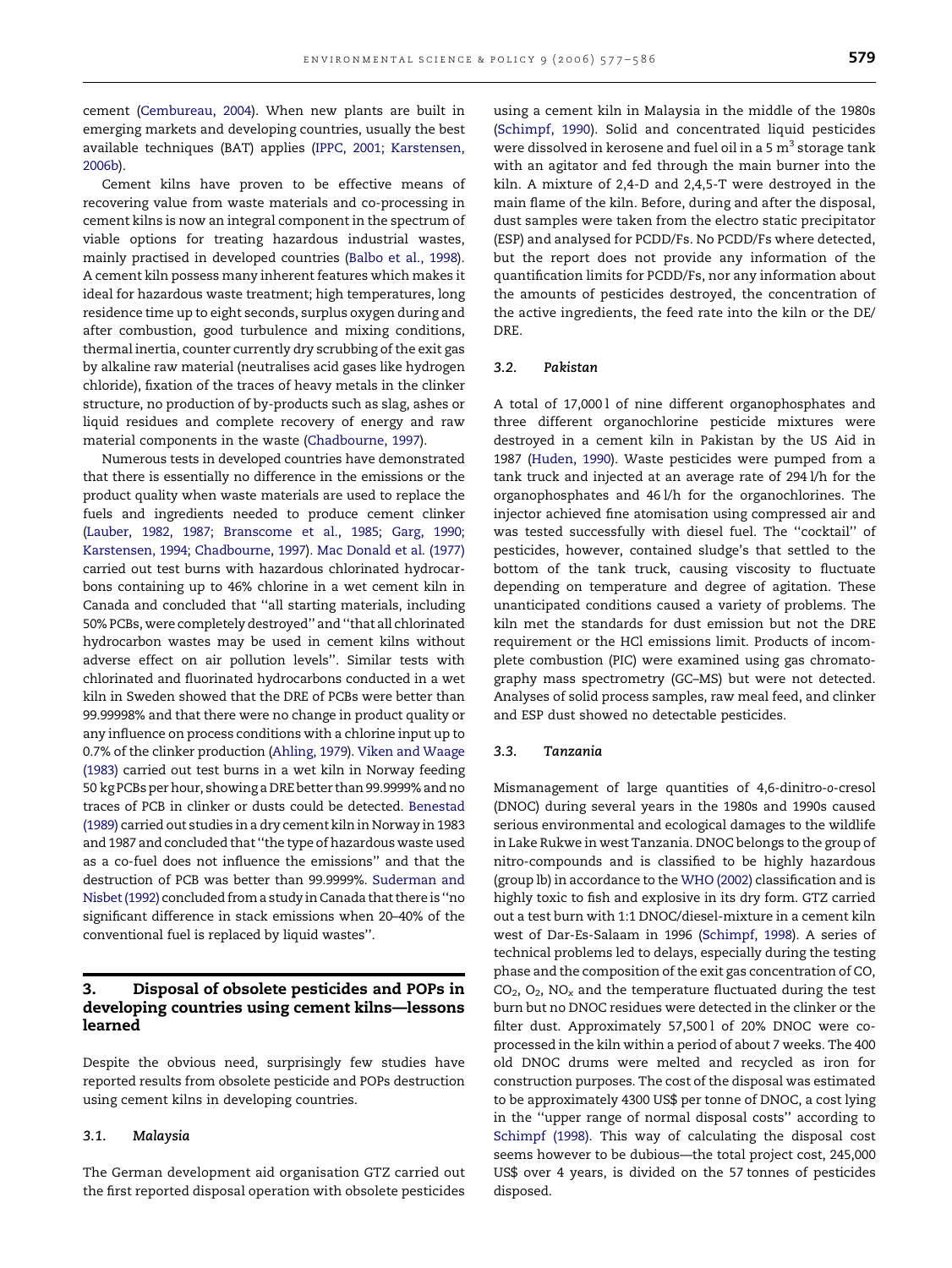#### 3.4. Poland

In a Polish test burn reported by [Stobiecki et al. \(2003\)](#page-9-0) different mixes of 12 obsolete pesticides and POPs were introduced into a cement kiln (no details about the process type or operating conditions) over a period of 3 days. The different pesticide mixtures were blended into three batches with light heating oil and constituted 11.5%, 29.4% and 30.5% of pesticides, respectively. The mixes were fed through the main flame together with the coal in an introduction rate of approximately 400 kg/h over three different periods and the results was compared to baseline conditions, i.e. when coal only was used as a fuel. None of the pesticides were detected in the exit gas (detection limit between 1 and 0.02  $\mu$ g/m<sup>3</sup>) or in the clinker (detection limit between 0.05 and 0.001 mg/kg). Physical and chemical testing of clinker gave normal and similar results for all conditions. The PCDD/Fs emissions were 0.009 ng I-TEQ/ N  $m^3$  with coal only and 0.015, 0.053 and 0.068 ng I-TEQ/N  $m^3$ when feeding the three fuel mixes with pesticides, respectively.

#### 3.5. Lessons learned

None of the described projects were able to demonstrate the destruction efficiency, an important criterion for the evaluation of environmentally sound destruction/disposal ([Basel Convention, 2006](#page-8-0)), but also important for achieving acceptance for this treatment option among various stakeholders.

The absence of PCDD/Fs in the ESP dust in the GTZ project in Malaysia is not enough to verify the destruction performance, nor did it provide information of the quantification limits for PCDD/Fs. There is however no reason to believe that 2,4-D and 2,4,5-T were not safely destroyed in the main flame but the DE/DRE should have been established.

For the purpose of the test burn in Pakistan it might have been wise to insist on using a uniform, higher grade waste pesticide and restricting the test to one compound in each pesticide group. Uncertainty of availability of the ideal test candidate, likely long haul transport, and need to get on with the job, forced the team into a truly real case waste disposal situation, the complexity of which did not become apparent until they were well committed and could not turn back ([Huden, 1990\)](#page-8-0). Better early sampling of candidate pesticides could have told the team more of what was ahead as well as determined a better choice of pesticides for the test burn. The choice of laboratory is of course also important. The concentration of pesticides in the feed was too low to measure the DE/DRE, probably due to a combination of low active ingredient and low feed rate. Further on, in selecting a cement plant for waste co-processing, the power supply reliability is essential. The actual plant was plagued by many power interruptions. When designing the waste injection and delivery system, the team expected to work with free flowing liquids but received sludge which caused numerous problems. The waste products should have been blended in a dedicated tank, equipped with an agitator and fed to the fuel line equipped with a cut-off valve. The important public relations issue was according to [Huden \(1990\)](#page-8-0) not given enough attention. To assume that a potentially touchy subject best

be kept quiet, is dangerously naive. The press, community leaders and labour unions can quickly turn into enemies when they are not informed of the intent of such an undertaking. With proper care, popular acceptance is much more likely than not, particularly when the benefit of participating in risk reduction can be understood.

The kiln chosen for the disposal operation of DNOC in Tanzania [\(Schimpf, 1990\)](#page-9-0) was obviously not the best choice and illustrates clearly the necessity of performing a proper technical feasibility study prior to the kiln selection. The kiln broke down regularly during the disposal operation, the refractory of the kiln was damaged, the outer wall of the satellite cooler burned through, the power fluctuated and the raw meal feed was disrupted. There was no sampling of DNOC in the exit gas, i.e. no possibility to demonstrate the DE/DRE. To measure DNOC in ESP dust and clinker, and  $CO<sub>2</sub>$ ,  $O<sub>2</sub>$  and  $NO<sub>x</sub>$  in the exit gas is not sufficient. The project experienced resistance from the plant employees and showed clearly the necessity of transparency, information and good communication with involved parties.

[Stobiecki et al. \(2003\)](#page-9-0) analysed the stack gas and the clinker for the 12 obsolete pesticides fed to the kiln but did not, for unknown reasons, report the DE/DRE.

# 4. Test burn with obsolete pesticides in a Vietnamese cement kiln

Lessons learned from the described projects established the basis for a joint test burn project with the Vietnamese authorities and Holcim Cement Company. The objective was to investigate if their cement kiln in the South of Vietnam was able to co-process and destroy obsolete pesticides/ hazardous wastes in an irreversible and environmental sound manner, i.e. with no influence on the emissions when fossil fuel was partly replaced by hazardous waste. Information about the test burn was disseminated well in advance to all relevant stakeholders and the actual test burn was inspected by scientists from universities and research institutes in Vietnam. Several conditions had to be fulfilled prior to the test burn:

- Project supervision and evaluation by third party experts.
- Independent stack gas sampling and analysis by an accredited company.
- An environmental impact assessment (EIA) following the Vietnamese requirements had been successfully completed ([Decision 155, 1999; HCMC, 2002](#page-8-0)).
- The transport and the handling of the hazardous waste should comply with the hazardous waste management regulation in Vietnam, [Decision 155 \(1999\)](#page-8-0).
- The emission levels should comply with the Vietnamese emission limit values in the standard TCVN 5939-1995 and TCVN 5940-1995 [\(Decision 155, 1999; Karstensen et al.,](#page-8-0) [2003a](#page-8-0)).
- The cement kiln process had been evaluated to be technical and chemical feasible for co-processing of hazardous wastes.
- Power and water supply had been evaluated to be stable and adequate.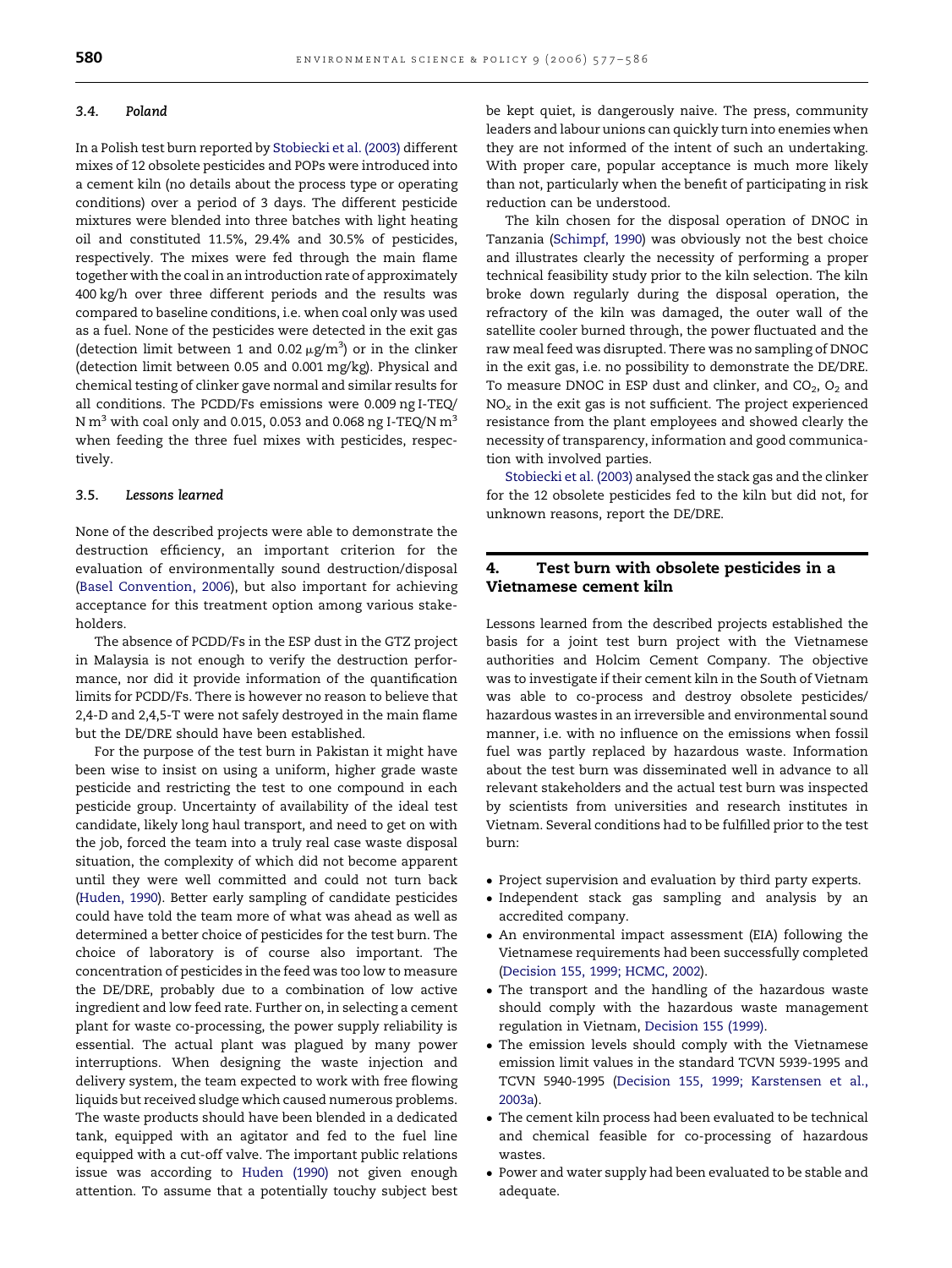- The hazardous waste receiving, handling, storage and introduction process had been evaluated to be stable, safe and robust.
- All involved staff and subcontractors had received adequate information and training and the project objective had been communicated transparently to all stakeholders.
- Emergency and safety procedures had been implemented, i.e. personal protective gear should be used and fire extinguishing and equipment/material for cleaning up spills should be available.
- Procedures for stopping waste feed in the event of an equipment malfunction or other emergency had been implemented and the set points for each operating parameter that would activate feed cut-off had been specified.

## 4.1. Cement plant description

The cement plant is located about 300 km west of Ho Chi Minh City, in Hon Chong, Kien Giang Province and produces cement clinker in a new dry suspension preheater rotary cement kiln equipped with a precalciner, a best available techniques plant [\(IPPC, 2001](#page-8-0)). The kiln rotates with a speed of 3.5 rounds per minute, is 4.6 m in diameter, 72 m long with a 110 m high double string five-stage preheater tower and produces approximately 4400 tonnes of clinker per day.

The gas flows in the system provides combustion air to the main burner and the precalciner, and is primarily taken from cooling air in the clinker cooler which ensures maximum heat recovery. Under normal operation, the exit gas from the preheater is directed through a conditioning tower to the rawmaterial mill and the coal mill for drying purpose. A small portion of the gas (8%) canbe directed to a by-pass system to reduce build-upof chlorine and alkalis if needed. After drying, the gas is de-dusted in high efficiency ESP before entering the main stack.

The production process is monitored and controlled through an advanced control system with continuous on-line monitoring of the following parameters: the kiln inlet gas is analysed for temperature,  $O_2$ , CO and NO<sub>x</sub>; the preheater outlet gas for temperature,  $O_2$ , CO and NO<sub>x</sub> and the stack outlet gas for temperature,  $O_2$ , CO, CO<sub>2</sub>, NO, NO<sub>2</sub>, SO<sub>2</sub>, HCl, NH<sub>3</sub>, H<sub>2</sub>O and volatile organic carbon (VOC). The main stack is 122 m high and approximately 4 m in diameter.

#### 4.2. Obsolete pesticides used in the test burn

The greatest challenge in the first phase of the project was to identify a local available obsolete pesticide which could fit the purpose of being a suitable test burn candidate and avoid the trouble [Huden \(1990\)](#page-8-0) faced in Pakistan.

A solvent-based insecticide mix with two active ingredients, 18.8% Fenobucarb and 2.4% Fipronil, was identified at an international pesticide company in Dong Nai Province. The insecticide had expired, was deemed unusable and approximately 40,000 l was stored in 200 steel drums waiting for a suitable treatment option. The active ingredients of the insecticide were solved in cyclohexanone and aromatic solvents. The concentration was regarded to be sufficient to be able to demonstrate the necessary DE/DRE of 99.99%. Fenobucarb has a molecular weight of 207.3 with the sum molecular formula  $Cl<sub>2</sub>H<sub>17</sub>NO<sub>2</sub>$  (Fig. 1).



Fig. 1 – Chemical structure of Fenobucarb.

Fipronil has a molecular weight of 437.2 with the sum molecular formula  $\mathrm{Cl}_2\mathrm{H}_4\mathrm{Cl}_2\mathrm{F}_6\mathrm{N}_4$ OS and contain 16.2% chlorine and 26.06% fluorine (Fig. 2). Fenobucarb and Fipronil contain 6.7% and 12.8% nitrogen, respectively.

Both Fenobucarb and Fipronil are sold as active ingredients in separate insecticide formulations and they are potent insect killers, with different mechanisms and reaction time. Both active ingredients are classified by the World Health Organisation to be moderately hazardous (class II) on their scale from extremely to slightly hazardous [\(WHO, 2002\)](#page-9-0). The insecticides were also considered to be representative of other obsolete pesticide and hazardous waste streams needing a treatment option in Vietnam and would as such constitute an illustrative example ([Quyen et al., 1995; DoSTE, 1998; Hung and Thie](#page-9-0)[mann, 2002; Karstensen et al., 2003a,b; Minh et al., 2004; World](#page-9-0) [Bank, 2004\)](#page-9-0). The other requirement, which was based on the lessons learned from the earlier studies, was the need of having sufficient amounts and concentration of a homogeneous compound.

The insecticide mix was a free flowing liquid with a viscosity similar to water and easy to pump through a separate channel in the main burner, a three channel burner feeding anthracite coal only under normal operations. The product had been screened through 0.25 mm sieve and no settlements, particles or polymerization or degradation of the active ingredient were observed. The Plant Protection Department in Ho Chi Minh City confirmed that the product was homogenous and contained 18.8% Fenobucarb and 2.4% Fipronil. Quantitative and qualitative analysis is usually done by high pressure liquid chromatography with ultra violet detection or by gas chromatography with electron capture detection ([Kawata et al., 1995; Vilchez et al., 2001\)](#page-9-0).

A 16  $m<sup>3</sup>$  steel tank for receiving, blending and feeding of the insecticide mix was build and connected to the light fuel oil pumping system with automatic dosage and switch off/on through the main control system. The tank was equipped with a diaphragm pumping system and was placed in a bunded concrete construction for spill recovery. The insecticide mix was pumped from the tank through stainless steel pipes



Fig. 2 – Chemical structure of Fipronil.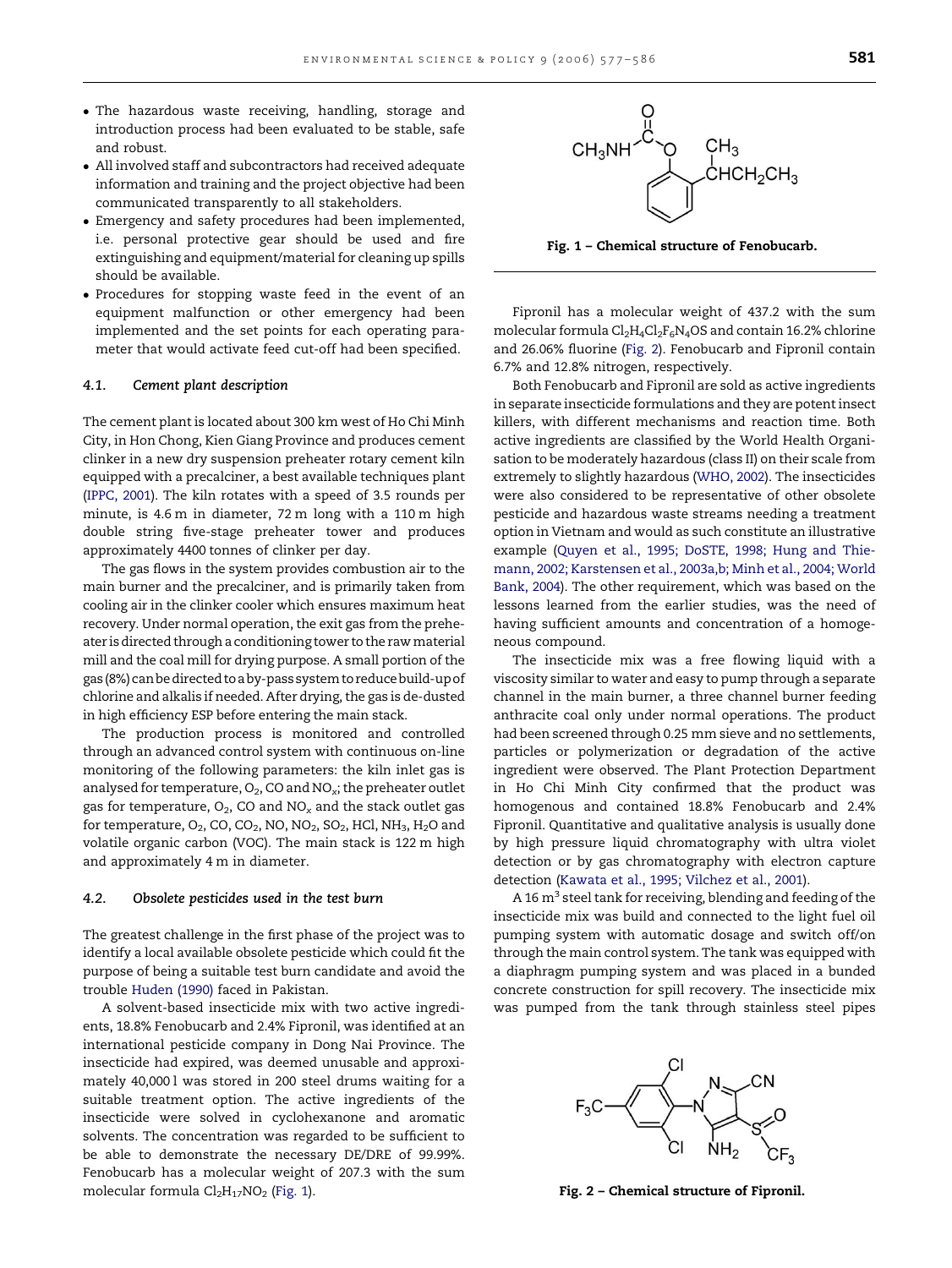through a calibrated flow meter and into the main flame together with coal.

The transport of the 200 steel drums with insecticide was carried out by 10 trucks and organised by the owner. The emptying of the insecticide drums were done manually with a steel lance, chemical resistant hose and a diaphragm pump connected directly to the feeding tank and was carried out by trained personnel. Safety during transportation, handling and transfer had the highest priority and due care was demonstrated during the course of the test. Personnel were equipped with personnel protective gear including organic vapour cartridge face masks. Preventive measures were in place in case of exposure, spillage and fire. All installations and drums were earthed. Empty drums were taken back to the owner in Dong Nai by the same trucks.

## 4.3. Outline of the test burn

The entire test was conducted over 2 days, 16 and 17 October 2003, starting first day with a baseline study with coal feeding only and then the test burn the second day were parts of the coal was substituted by the insecticide mix. The plant was run both days in a normal mode, i.e. whit the kiln gases directed through the raw mill for drying purpose.

The sampling of solid process samples, i.e. raw meal, clinker, fine coal, and dust from the ESP was carried out by trained plant staff. An Australian independent test company accredited according to EN ISO/IEC 17025 was hired to carry out the stack gas sampling. They subcontracted other accredited laboratories in Australia and Europe to do the chemical analysis.

The insecticide mix was introduced to the kiln starting with 1000 l per hour (l/h), increasing to 2000 l/h 6 h before the stack sampling started in order to stabilise test conditions. During the stack sampling campaign, 2030 l of insecticide mix was fed to the kiln per hour and all together 39,500 l were destroyed in less than 20 h. After emptying, tank and pipes were cleaned with light fuel oil and fed to the kiln.

## 4.4. Process and sampling conditions during testing

Two hundred and ninety-two tonnes per hour of raw meal was fed to the preheater and 179 tonnes/h of clinker was produced during the test. Feeding of coal to the secondary precalciner burner was stable at 13 tonnes/h both days; the coal feed to the main primary burner was reduced by 1.5 tonnes from 7 to 5.5 tonnes/h when the insecticide mix was introduced to compensate for the heat input of the solvent.

The coal feed to the main burner was not reduced sufficiently during the test burn due to an analysis error of the heat content of the insecticide mix. Measurements prior to the test had shown a calorific value of 22.5 MJ but during the test it was realised that this had to be wrong because the temperature of the kiln increased. This was confirmed by new analysis after the test burn when the calorific value of the insecticide mix was measured to be 36.6–38.1 MJ/kg (due to the aromatic solvents). Fine coal is by comparison 30 MJ/kg, i.e. the coal feed to the main burner should have been reduced by 2.5 tonnes to balance the heat requirement of the kiln.

# 4.5. Emissions results and discussion

#### 4.5.1. Destruction efficiency of the insecticides

To make sure that Fenobucarb and Fipronil was not a PIC normally found in the stack emissions, Fenobucarb and Fipronil were also analysed in the samples taken during the baseline test. Both DE and DRE were measured during the test. The DE is calculated on the basis of mass of the insecticide fed to the kiln, minus the mass of the remaining insecticide in the stack emissions, in the clinker and the ESP dust, divided by the mass of the insecticide within the feed, according to the following equation:

$$
DE = \frac{W_{in} - W_{out}}{W_{in}} \times 100
$$

where  $W_{\text{in}}$  is the mass of Fenobucarb and Fipronil entering the kiln and Wout is the mass exiting the stack gas and through the clinker and ESP dust. The actual cement plant does not produce any liquid effluents. The DRE considers emissions to air only.

The introduction of 2030 l/h insecticide amounts to 362 kg pure Fenobucarb and 46.2 kg pure Fipronil per hour when corrected for the density, 0.95 (kg/l). No Fenobucarb or Fipronil were detected in the clinker, the ESP dusts (the detection limit was 2 ng/g) or in the exit gas (the detection limit was 21 and 14 ng/ $m^3$ , respectively). The DE/DRE is calculated on the basis of the material volumes produced and an average stack gas volume of 484,800 normal cubic metre per hour  $(N \, \text{m}^3/\text{h})$ corrected to 10% oxygen (Table 1).

The US EPA regulation would require a DRE of 99.99% for these insecticides; no DE demonstration is however required ([Federal Register, 1999\)](#page-8-0). There is no requirement for demonstrating the DE/DRE in the Vietnamese regulation.

#### 4.5.2. Result of organic compounds

Sampling for PCDD/Fs, PCBs, and polyaromatic hydrocarbons (PAHs), HCB, Fenobucarb and Fipronil was performed in accordance with US EPA Method 23 ([Federal Register, 2000\)](#page-8-0). This method has been proven to be effective for the sampling of a wide range of semi-volatile organic compounds from combustion systems, including PCBs, PAHs, HCB and pesticides. The XAD-2 resin was spiked prior to sampling with isotopically labelled PCDD/Fs surrogate standards. In the laboratory, PCDD/F, PAH and PCB recovery standards were added to the sample components. The filter, resin and impinger solutions were extracted with organic solvents and the extract purified by chemical treatment and solid phase chromatographic techniques. Analysis of PCDD/Fs was performed using high-resolution gas chromatography with high resolution mass spectrometry in accordance with US EPA

| Table 1 - Fenobucarb and Fipronil in the stack $(ng/m^3)$ |             |                |                          |                            |  |  |
|-----------------------------------------------------------|-------------|----------------|--------------------------|----------------------------|--|--|
|                                                           | Baseline    | Test<br>burn   | DRE test<br>burn (%)     | DE test<br>burn (%)        |  |  |
| Fenobucarb<br>Fipronil                                    | <18<br>< 12 | $<$ 21<br>< 14 | >99.999997<br>>99.999985 | >99.9999969<br>>99.9999832 |  |  |
| Calculated DE and DRE                                     |             |                |                          |                            |  |  |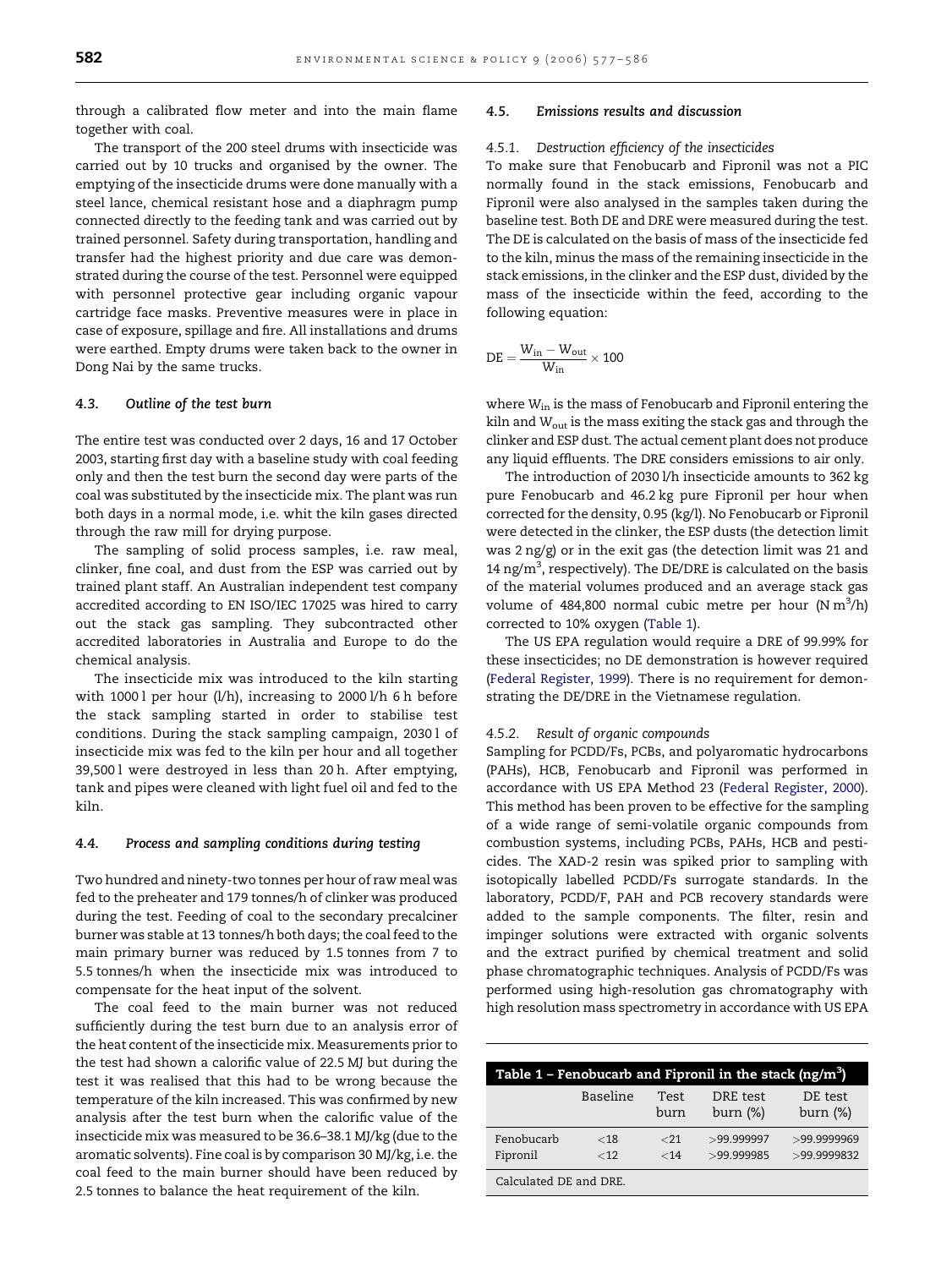Method 8190 ([Federal Register, 2000\)](#page-8-0). The total toxic equivalents (TEQs) for 2,3,7,8-substituted PCDD/F congeners were calculated using international toxic equivalency factors (TEFs).

The method of extraction and purification of PAHs and PCBs are based on US EPA Methods 3540 (Soxhlet extraction of solid phase), 3510 (liquid/liquid extraction of aqueous phase), 3630 (SiO2 gel column) and 3640 (GPC) [\(Federal Register, 2000](#page-8-0)). PAHs were analysed using high-resolution gas chromatography with low-resolution mass spectrometry. Analysis of PCBs was performed using high-resolution gas chromatography with high-resolution mass spectrometry determining ''dioxinlike'' PCB congeners with the TEF scheme provided by WHO 1998 [\(Federal Register, 2000](#page-8-0)). HCB and the insecticides were determined directly from the solid and liquid phase extracts (US EPA Methods 3540 and 3510) using high-resolution gas chromatography with low-resolution mass spectrometry [\(Federal Register, 2000\)](#page-8-0). Sampling and analysis of VOC was performed in accordance with the US EPA Method 18 [\(Federal](#page-8-0) [Register, 2000\)](#page-8-0).

This was the first time PCDD/Fs were measured in an industrial facility in Vietnam. There is currently no PCDD/F emission limit value for cement kilns but hospital waste incinerators have an ELV of 1 ng I-TEQ/N  $\mathrm{m}^{3}$ . No 2,3,7,8substituted PCDD/Fs could be quantified.

HCB is currently not subject to common regulatory monitoring in cement plants but may be a requirement under the Stockholm Convention in the future. HCB was below the detection limit both days. The PAH emission was low and independent of the insecticide disposal. There is currently no ELV for PAH or HCB in Vietnam (Table 2).

VOC and benzene were measured in the stack both days and were found in low concentrations, less than 4% and 13% of the current ELV, respectively. Emissions of VOC and benzene are usually due to volatilisation of hydrocarbons in the raw materials when heated in the preheater and is normal in cement production.

Of the PAHs measured, only fluorene, phenanthrene and fluoranthene were identified in low concentrations in the baseline test and only phenanthrene was identified in low concentration during the test burn. Naphthalene could not be quantified in any of the samples as it was found to be a contaminant in the XAD-2 resin.

All the dioxin-like PCBs was below the detection limit. There is currently no ELV for PCBs in Vietnam. PCBs are not commonly monitored on a regular basis in cement plants but will be a requirement under the Stockholm Convention in the future.

#### 4.5.3. Result of acids and gases

Hydrogen fluoride and ammonia were measured to be below the detection limit both days and hydrogen chloride was well

| Table 2 - Concentration of PAH, HCB, benzene and VOC<br>(dry gas at 273 K, 101.3 kPa and 10% $O_2$ ) |          |           |             |  |  |  |
|------------------------------------------------------------------------------------------------------|----------|-----------|-------------|--|--|--|
|                                                                                                      | Baseline | Test burn | ELV Vietnam |  |  |  |
| $\sum$ PAH ( $\mu$ g/m <sup>3</sup> )                                                                | 1.8      | 0.49      |             |  |  |  |
| $HCB$ (ng/m <sup>3</sup> )                                                                           | < 31     | <35       |             |  |  |  |
| Benzene $(mg/m^3)$                                                                                   | 2.2      | 3.2       | 80          |  |  |  |
| VOC $(mg/m^3)$                                                                                       | 17       | 26        | 200         |  |  |  |

| Table 3 - Gaseous compounds (mg/N m <sup>3</sup> ) |          |              |                       |  |  |  |
|----------------------------------------------------|----------|--------------|-----------------------|--|--|--|
|                                                    | Baseline | Test<br>burn | <b>ELV</b><br>Vietnam |  |  |  |
| HC <sub>1</sub>                                    | 2.1      | 2.4          | 90                    |  |  |  |
| HF                                                 | < 0.21   | < 0.23       | 4.5                   |  |  |  |
| NH <sub>3</sub>                                    | < 1.0    | < 0.44       | 45                    |  |  |  |
| CO                                                 | 99       | 131          | 225                   |  |  |  |
| $O_2$ (%)                                          | 5.24     | 5.21         | -                     |  |  |  |
| SO <sub>2</sub>                                    | 1.8      | 2.0          | 225                   |  |  |  |
| NO <sub>2</sub>                                    | 21       | 40           |                       |  |  |  |
| N <sub>O</sub>                                     | 760      | 1220         |                       |  |  |  |
| $NO_x$ expressed as $NO_2$                         | 1180     | 1910         | 1000                  |  |  |  |

below the emission limit value. Sampling and analysis were performed in accordance with US EPA Method 26A [\(Federal](#page-8-0) [Register, 2000\)](#page-8-0). Even if the insecticide contained both chlorine and fluorine, the emissions were not affected (Table 3).

The result for CO was well below the current emission limit value of 225 mg/N  $m^3$  and independent of the insecticide disposal. Carbon monoxide can arise from any organic content in the raw materials and, occasionally, due to the incomplete combustion of fuel. The contribution from the rawmaterials will be exhausted with the kiln gases. Control of CO is critical in cement kilns when ESP is used for particulate abatement. If the level of CO in the ESP rises, typically to 0.5% by volume then the ESP electrical system is automatically switched off to eliminate the risk of explosion. The oxygen content measured during the test is within the normal range in cement kilns. Oxygen and carbon dioxide concentrations were monitored in accordance with US EPA Method 3A and carbon monoxide in accordance with US EPA Method 10 [\(Federal Register, 2000\)](#page-8-0).

The result of  $SO<sub>2</sub>$  was less than 1% of the emission limit value  $(225 \text{ mg/N m}^3)$  and independent of the insecticide disposal. Ninety-nine percentages of the sulphur oxides emitted from cement kilns is in the form of  $SO<sub>2</sub>$  and originates mainly from sulphides and organically bound sulphur in fuels and raw materials ([Oss and Padovani, 2003](#page-9-0)).

The reason for the high  $NO_x$  levels during the test burn was due to high heat input through the main flame due to wrong information about heat content of the insecticide mix prior to the test. The coal feed was approximately 1 tonne higher than required. The easy burnability of the solvent of the insecticide mix compared to hard coal probably caused a more intense flame in the main burner as well as added 31 kg of nitrogen per hour. The consequence of this inadequate compensation was higher temperature in the kiln and higher  $NO_x$  levels. The  $NO_x$ level was however higher than the ELV also under the baseline measurements (under investigation). The result confirms what most studies have concluded with earlier, that more than 90% of the  $NO<sub>x</sub>$  emissions from cement kilns are NO, the rest is NO<sub>2</sub> [\(Oss and Padovani, 2003](#page-9-0)).

NO and  $NO<sub>2</sub>$  concentrations were monitored in accordance with US EPA Method 7E and sulphur dioxide concentrations in accordance with US EPA Method 6C ([Federal Register, 2000\)](#page-8-0).

#### 4.5.4. Results of solid particles and metals

The concentration of dust was 33 and 20 mg/N  $m<sup>3</sup>$  for the baseline test and the test burn, respectively, i.e. independent of the insecticide destruction. The ELV in Vietnam is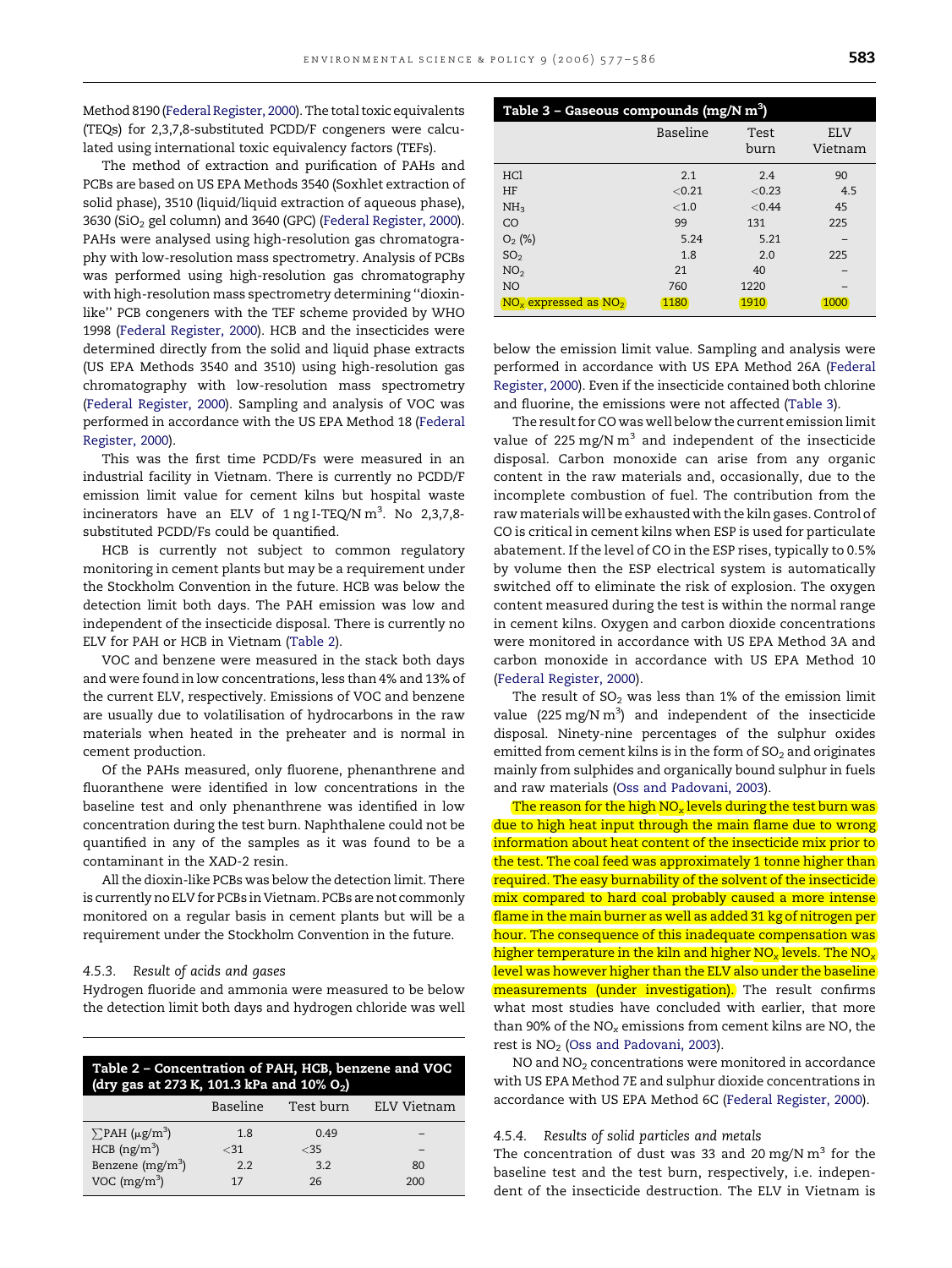| Table 4 – Metal concentration in $\mu$ g/N m <sup>3</sup> |          |           |            |  |  |
|-----------------------------------------------------------|----------|-----------|------------|--|--|
|                                                           | Baseline | Test burn | <b>ELV</b> |  |  |
| As                                                        | < 5.4    | ${<}2.7$  | 4500       |  |  |
| C <sub>d</sub>                                            | 0.71     | 0.74      | 450        |  |  |
| Co                                                        | < 0.54   | < 0.27    |            |  |  |
| Cr                                                        | 1.7      | 4.3       |            |  |  |
| Cu                                                        | ${<}1.1$ | 0.71      | 9000       |  |  |
| Hg                                                        | 4.7      | 0.33      |            |  |  |
| Mn                                                        | 12       | 14        |            |  |  |
| Ni                                                        | 1.6      | 1.8       |            |  |  |
| Pb                                                        | <4.3     | ${<}2.2$  | 4500       |  |  |
| Sb                                                        | < 3.3    | < 1.6     | 11250      |  |  |
| Sn                                                        | 71       | 38        |            |  |  |
| Tl                                                        | < 2.7    | < 1.4     |            |  |  |
| V                                                         | < 0.65   | 0.82      |            |  |  |
| Zn                                                        | 13       | 2.7       | 13500      |  |  |

 $100 \,\mathrm{mg/N}$  m<sup>3</sup>. Sampling of solid particles was conducted in accordance with US EPA Method 5 [\(Federal Register, 2000\)](#page-8-0).

The analysis results of arsenic, cadmium, cobalt, chromium, copper, mercury, manganese, nickel, lead, antimony, tin, thallium, vanadium and zinc are given in Table 4. Vietnamese ELVs are given for arsenic, cadmium, copper, lead, antimony and zinc and all the results were in compliance. The sources of heavy metals to a cement kiln are raw materials and fuels and will be site specific. The emission levels uncovered in this test are low and not influenced by the insecticide destruction. The results of tin are probably due to contamination or interferences in the analytical technique used in the laboratory. Sampling and analysis of metals were performed in accordance with US EPA Method 29 [\(Federal Register, 2000](#page-8-0)). Hg was analysed by cold vapour atomic absorption spectroscopy (CV-AAS), the other metals by using inductively coupled argon plasma emission spectroscopy–mass spectrometry (ICP–MS).

#### 4.5.5. Solid samples and product quality

Raw meal, fine coal, ESP dusts and clinker were sampled every second hour during the 2 days and analysed for main and trace inorganic components as well as insecticides. The results showed no effect of the insecticide disposal. The clinker had an average concentration of chlorine of 18 and 19 mg/kg under baseline and test burn conditions, respectively; the fluorine was <0.40 mg/kg for all samples. All the dusts produced by the ESP are recovered and reintroduced back to the process, i.e. no residues or waste is produced.

Ordinary quality testing was performed on clinker, cement and concrete produced the 2 days and comprised fineness of the cement, loss of ignition, water demand, initial and final setting time and the strength of the concrete after 1, 3, 7 and 28 days. The results were within normal ranges and showed that the product quality was unaffected by the introduction of the insecticide.

# 5. Discussion

Already in the 1970s the pesticide industry knew by practise that even persistent compounds were completely destroy at combustion temperatures around 1000 $\degree$ C and a few seconds

retention time [\(Karstensen, 2006a](#page-9-0)). Laboratory studies and thermodynamic calculations confirm this. A cement kiln possess many inherent features which makes it ideal for hazardous chemicals treatment; high temperatures up to 2000 $\degree$ C in the main flame, several seconds residence time, surplus oxygen, good turbulence and mixing conditions.

Some of the early projects carried out by GTZ and US Aid might have assumed that any cement kiln would qualify to destroy obsolete pesticides. Even though all cement kilns needs high temperature to produce clinker, not all are necessarily suited for hazardous waste destruction without upgrading or modification. The feasibility has to be assessed case by case, and will depend on technical, chemical and environmental conditions, waste and raw material composition, location, infrastructure, policy and regulation, permit conditions, competence, acceptability etc. [\(Karstensen,](#page-8-0) [1998a,b; Karstensen, 2001a,b](#page-8-0)).

A feasible cement kiln will together with environmentally sound management and operational procedures, adequate safety arrangements and input control secure the same level of environmental protection in developing countries as in the EU and the US. As clearly illustrated in this study—instead of representing a threat to environment and health and causing problems for the owner, the hazardous insecticide was safely destroyed in a local cement kiln at same time as nonrenewable fossil fuel was saved. The cost savings of using a local cement kiln will be considerable compared with other treatment options, also export, and can contribute to make developing countries self reliant with regards to hazardous waste treatment. Building of hazardous waste incinerators imply large investments and high running costs and is normally not affordable to developing countries.

The test burn demonstrated the best destruction efficiency ever demonstrated; 10,000 times better than required by the US regulation, the most stringent in the world today. Except for the  $NO<sub>x</sub>$  emissions, all the test results were in compliance with the Vietnamese regulation. The results of the PCDD/F measurements are in line with the results of a study on POPs emission from cement kilns conducted by the World Business Council for Sustainable Development ([Karstensen, 2004,](#page-9-0) [2006b\)](#page-9-0)—a study evaluating around 2200 PCDD/F measurements and concluding that co-processing of hazardous waste does not seem to influence or change the emissions of POPs from modern BAT cement kilns.

# 6. Conclusion

Continued accumulation and inadequate management of obsolete pesticides and POPs constitute a threat to health and environment, especially in developing countries. High-temperature combustion has shown to be the best way to destroy most of these chemicals but only a few projects utilising high temperature cement kilns have been reported and none has prior to this test been able to verify the destruction efficiency under developing country conditions.

The test burn conducted with two hazardous insecticides in a cement kiln in Vietnam demonstrated the best destruction efficiency ever measured. All the test results, except for the  $NO<sub>x</sub>$ , were in compliance with the most stringent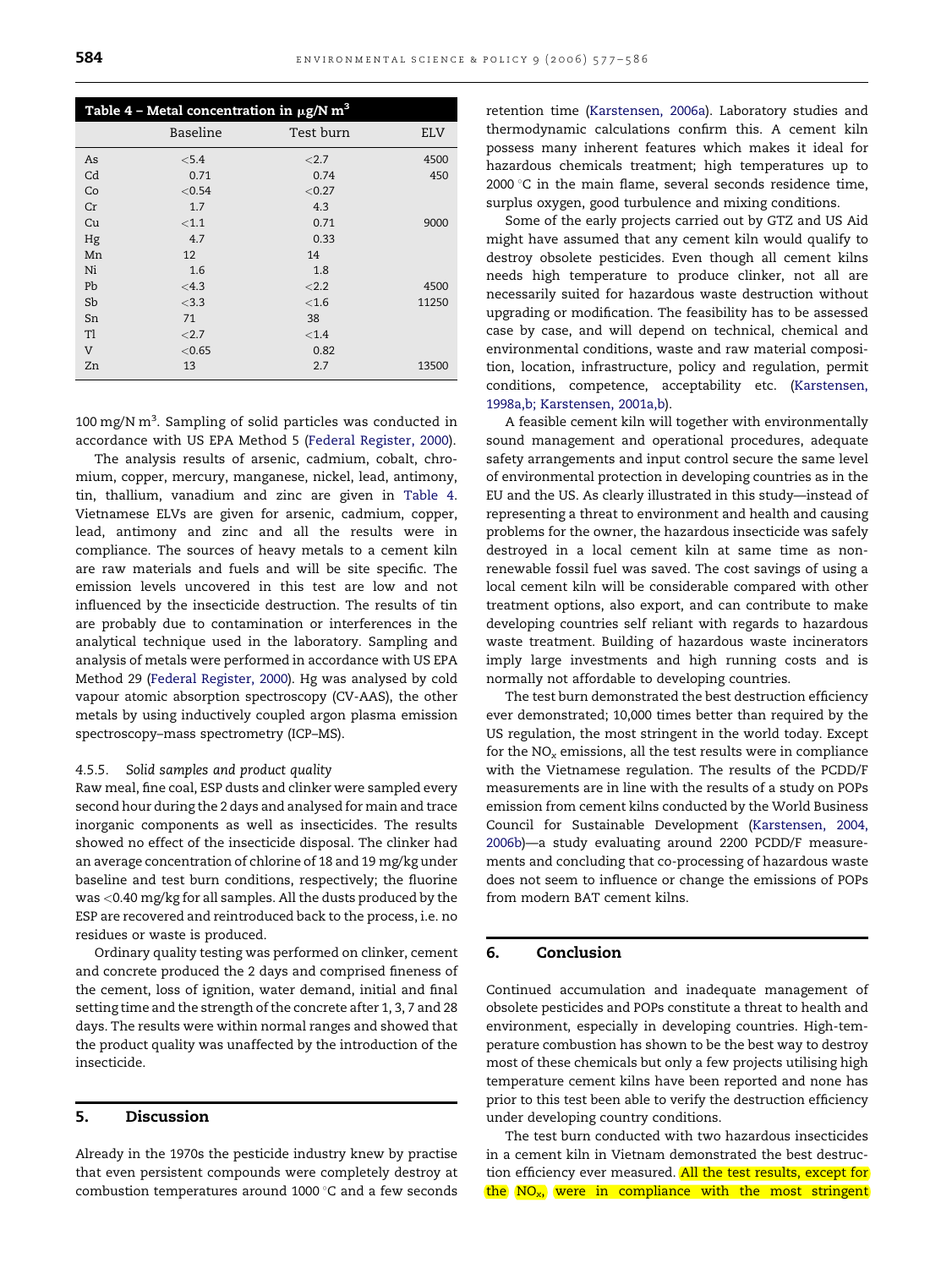<span id="page-8-0"></span>regulations. This was the first time PCDD/Fs, PCBs and HCB were measured in an industrial facility in Vietnam and all the results were below the detection limits. This proved that the destruction had been complete and irreversible, and in full compliance with the requirements of the Stockholm Convention of being environmentally sound, i.e. not causing any new formation of PCDD/Fs, HCB or PCBs.

Environmentally sound disposal of hazardous chemicals is costly if export or new disposal facilities are considered and may not be affordable to many developing countries. Cement kilns are however commonly available in most countries and modern best available techniques kilns are nowadays primarily built in emerging markets. A feasible cement kiln can constitute an affordable, environmentally sound and sustainable treatment option for many hazardous chemicals if adequate procedures are implemented.

## references

- Ahling, B., 1979. Destruction of chlorinated hydrocarbons in a cement kiln. Environ. Sci. Technol. 13, 1377.
- Balbo, M., Francois, A., de Ladebat, H., Mosnier, F., 1998. Cement kiln incineration—a viable waste management solution. International Directory of Solid Waste Management. The ISWA Yearbook 1997, ISBN 1-873936-73-5.
- Basel Convention, 1989.In: Basel Convention on the Control of Transboundary Movements of Hazardous Wastes and Their Disposal Adopted by the Conference of the Plenipotentiaries, Secretariat of the Basel Convention, 13– 15 Chemin des Anemones, CH-1219 Chatelaine, Geneva, Switzerland.
- Basel Convention, 2006. General technical guidelines for the environmentally sound management of wastes consisting of, containing or contaminated with persistent organic pollutants (POPs). Draft unedited Version: 7 April 2006. [http://www.basel.int/techmatters/techguid/](http://www.basel.int/techmatters/techguid/frsetmain.php?topicId=0) [frsetmain.php?topicId=0](http://www.basel.int/techmatters/techguid/frsetmain.php?topicId=0).
- Benestad, C., 1989. Incineration of hazardous waste in cement kilns. Waste Manage. Res. 7, 351.
- Branscome, M., Westbrook, W., Mournighan, R., Bolstad, J., Chehaske, J., 1985. Summary of testing at cement kilns cofiring hazardous waste. In: Proceedings of the Eleventh Annual Research Symposium on Incineration and Treatment of Hazardous Waste. EPA 600/9-85-028, p. 199.
- Brevik, K., Alcock, R., Li, Y.-F., Bailey, R.E., Fiedler, H., Pacyna, J.M., 2004. Primary sources of selected POP's: Regional and global scale emission inventories. Environ. Pollut. 128, 3–16.
- Cembureau, 2004. [http://www.cembureau.be/Brussels.](http://www.cembureau.be/Brussels)
- Chadbourne, J.F., 1997. Cement kilns. In: Freeman, H.M. (Ed.), Standard Handbook of Hazardous Waste Treatment and Disposal. McGraw-Hill, ISBN 0-07-022044-1.
- Decision 155, 1999. Decision of the Prime Minister on the promulgation of regulation on hazardous waste management in Vietnam. No. 155/1999/QD-TTg.
- De Vito, M.J., Birnbaum, L.S., 1995. Dioxins: Model chemicals for assessing receptor-mediated toxicity. Toxicology 102, 115–123.
- DoSTE (Department of Science, Technology Environment), 1998. Scientific report on the assessment of pesticide use in Ho Chi Minh City. Environmental Problems and Solutions, vol. 1.
- Duda, W.H., 1985. Cement Data Book. Bauverlag Gmbh, Berlin. FAO, 1999.In: Prevention and Disposal of Obsolete and Unwanted Pesticide Stocks in Africa and the Near East—

Fourth Consultation Meeting, Food and Agriculture Organization of the United Nations, Viale delle Terme di Caracalla, 00100 Rome.

- FAO, 2001a. Baselines study on the problem of obsolete pesticide stocks. FAO Pesticide Disposal Series 9. Food and Agriculture Organization of the United Nations, Viale delle Terme di Caracalla 00100, Rome, Italy.
- FAO, 2001b. The ticking time bomb: toxic pesticide waste dumps. Press release, Food and Agriculture Organization of the United Nations, Viale delle Terme di Caracalla, 00100 Rome.
- Federal Register, 1999. National Emissions Standards for Hazardous Air Pollutants – US EPA – Final Rule. Part II, 40 CFR Part 60, September 30, pp. 52827–53077.
- Federal Register, 2000. National Emissions Standards for Hazardous Air Pollutants – US EPA – CFR Promulgated Test Methods (TM), vol. 65, No. 201, October 17.
- Gabrielsen, G.W., Knudsen, L.B., Verreault, J., Push, K., Muir, D.D.C., Letcher, R.J., 2004. Halogenated organic contaminants and metabolites in blood and adipose tissue of Polar Bears from Svalbard. Report to the Norwegian Pollution Control Authority, ISBN 82-7655-490-3.
- Garg, 1990. Emissions testing of a wet cement kiln at Hannibal Missouri. US EPA 530/SW-91-017, Washington, DC.
- Godduhn, A., Duffy, L.K., 2003. Multi-generation health risks of persistent organic pollution in the far north: use of the precautionary approach in the Stockholm Convention. Environ. Sci. Policy 6, 341–352.
- Gupta, P.K., 2004. Pesticide exposure—Indian scene. Toxicology 198, 83–90.
- HCMC, 2002. Ho Chi Minh City Environmental Strategy. Environmental Resource Management. Department of Natural Resources and Environment, 244 Dien Bien Phu Street, Ho Chi Minh City.
- Huden, G.H., 1990. Pesticide disposal in a cement kiln in Pakistan—a pilot project. In: Pacific Basin Conference on Hazardous Waste, East-West Center, Honolulu, November 12–14.
- Hung, D.Q., Thiemann, W., 2002. Contamination by selected chlorinated pesticides in surface waters in Hanoi, Vietnam. Chemosphere 47, 357–367.
- IPPC Integrated Pollution Prevention and Control (IPPC)— European Commission, December 2001. Reference document on Best Available Techniques in the Cement and Lime manufacturing industries. [http://www.jrc.es/pub/](http://www.jrc.es/pub/english.cgi/) [english.cgi/](http://www.jrc.es/pub/english.cgi/).
- Jobling, S., Casey, D., Rodgers-Gray, T., Oehlmann, J., Schulte-Oehlmann, U., Pawlowski, S., Baunbeck, T., Turner, A.P., Tyler, C.R., 2004. Comparative responses of molluscs and fish to environmental estrogens and an estrogenic effluent. Aquat. Toxicol. 66, 207–222.
- Jones, K.C., de Voogt, P., 1999. Persistent organic pollutants (POPs): State of the science. Environ. Pollut. 100 (1–3), 209–221.
- Karstensen, K.H., 1994. Burning of hazardous wastes as co-fuel in a cement kiln—does it affect the environmental quality of cement?—leaching from cement based materials. Studies in Environmental Science: Environmental Aspects of Construction with Waste Materials, vol. 60. Elsevier, Amsterdam, The Netherlands, ISBN 0-444-81853-7.
- Karstensen, K.H., 1998a. Benefits of incinerating hazardous wastes in cement kilns. In: Third Consultation Meeting on Prevention and Disposal of Obsolete and Unwanted Pesticide Stocks in Africa and the Near East, FAO Pesticide Disposal Series 6, Food and Agriculture Organization of the United Nations, Rome.
- Karstensen, K.H., 1998b. Disposal of principal organic hazardous compounds in cement kilns—an alternative to dedicated